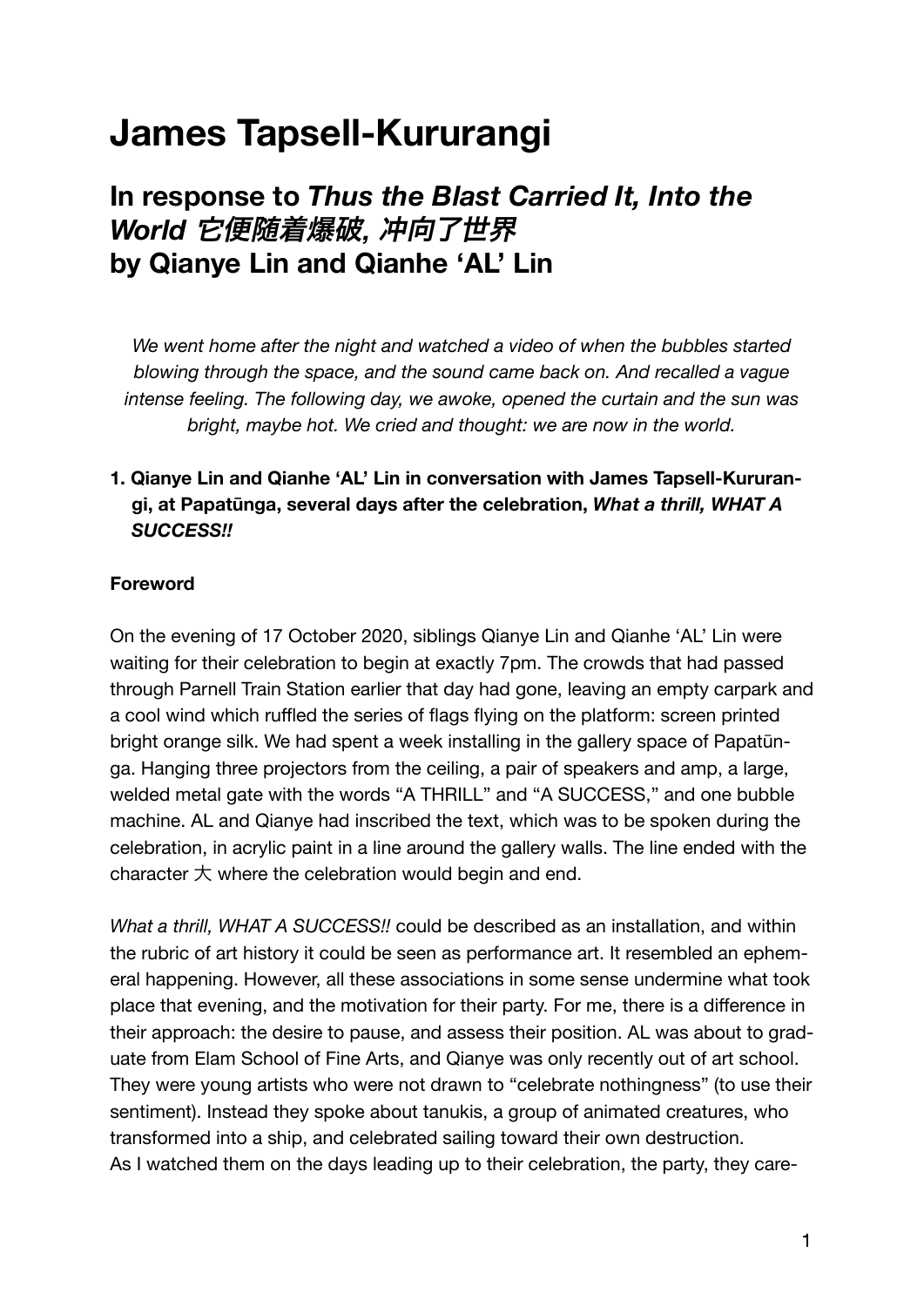fully covered the gallery floor in metallic tape to emulate the graphics on adjacent train ticket offices. They painted a large giant peach, and a pair of hands. They decided not to erase any mistakes while painting. They purchased a slide projector, like the ones they had seen in restaurants, used as marketing on a busy street: They playfully photoshopped an image of their faces. I enjoyed that it was a bit of a thrill. It brought to the gallery a reinvigorated spirit. 2020 had been a very tough year for Aotearoa, and for the world, with Covid-19, Black Lives Matter, President Donald Trump. These things prompted me to ask, where do I fit? Or perhaps what is my position on art? What is art's use to me, and my friends and family?

#### **Interview**

#### **Who are you?**

My name is Qianye, my name means a thousand leaves. AL is my sibling, their name is Qianhe and they go by AL, they are two years younger than me.

#### **We can start with big questions like can you tell me about the work? Or we can start with little questions like what are we seeing behind us? What is this video work?**

We do not call the video itself a work. It is more like a texture that goes with the space. We do not know if it stands alone as a work. We kept saying when we were making it that it is a backdrop. It sets the tone of what is happening. It is not intended to be seen by itself but it is a really vital component that defines what the space is. We used a lot of found footage and we have a lot of personal history and connection to these materials. Which is why bringing them here and showing them in this context is important.

#### **Tell me about this texture.**

A lot of the found footage are cartoons we watched as kids, but if you look at the list, the earliest video was from the 1970s and the latest was last year, 2019. So, some of the materials are new to us. The cartoons, or seeing them through the eyes that we are seeing through now, for this space, it is quite important to say that this work is not about our childhood. It is through living here, and growing up, that the way that we see now has been established.

The pause between initially seeing and then revisiting this material has shaped our relationship to it. Being in New Zealand, in Aotearoa and, having a fluency in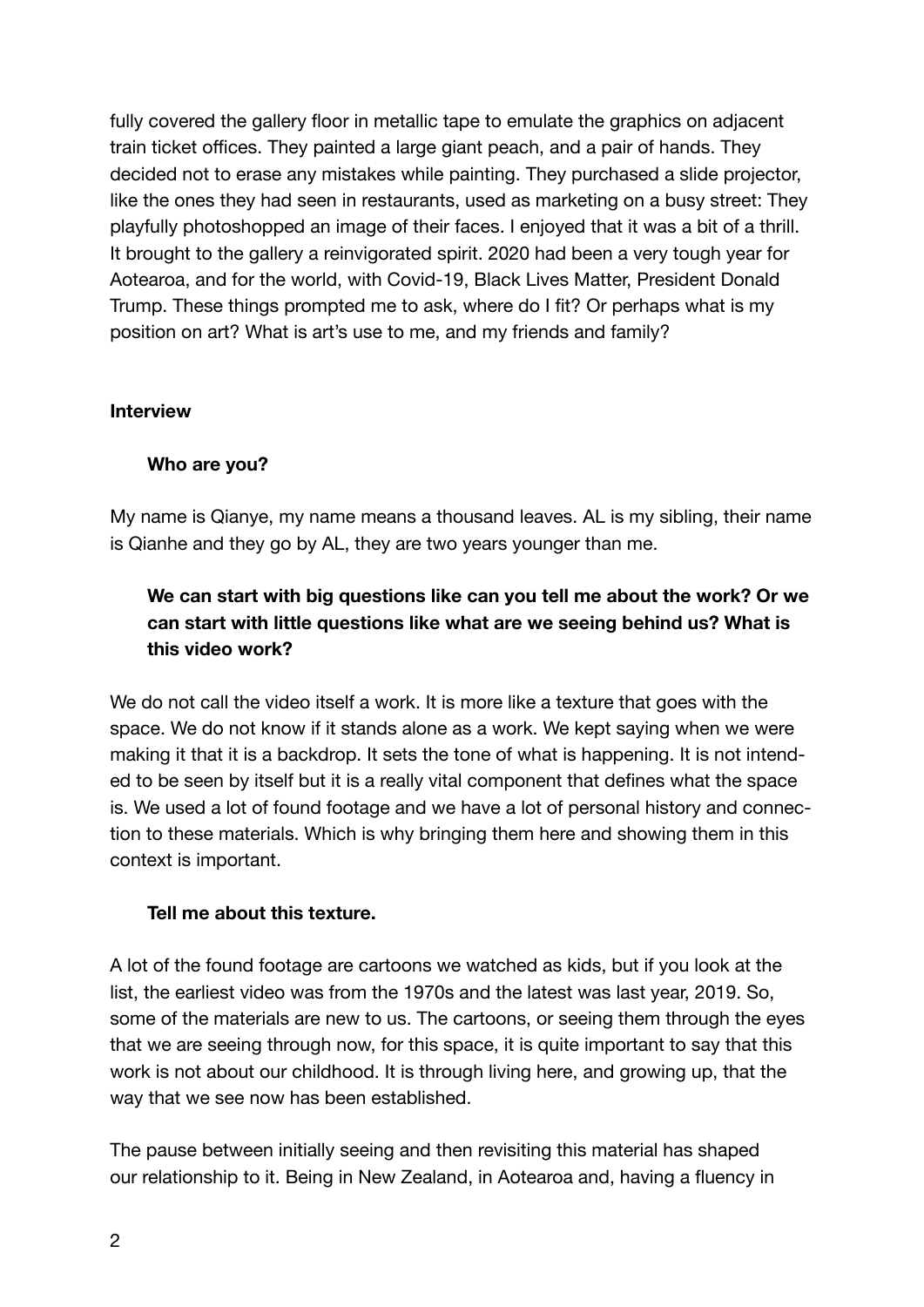meaning here, revisiting material from our childhood was a moment of extreme excitement and almost ecstasy. The important thing is this form of "seeing" didn't exist when we were kids. It is not purely nostalgic, or something to do with the past, or the context that we were in. We have moved away from it, geographically, mentally, linguistically.

All the little clips we have, none of them form any sort of storytelling or linear narrative. They are simply what constitutes this envelope/painting/thing. A discontinued narrative.

**We have talked about it before, about this particular time. It is not just nostalgia, I'm getting the idea of locality, or of being located within something: within time and space, and in a further sense within Aotearoa, within the art institution, within the framework of the art institution. Furthermore, when we are thinking of the duration of the show, it was important for you to have it only for one day, and one time—why?**

It is funny, now that it is after it has happened, it was important because firstly what was happening in the space needed to happen, and secondly because we were there, and also we were there with other people. It was a destructively energetic moment we have shared. And now, this space is a static ruin. Which is similar to the time before the celebration, before people gathered here. This was a space anticipating that destructive energy. The destruction of time, of space, of language, of perception, of being together. The celebration only exists collectively when it's shared. The sharing cannot be articulated because it is so bodily. The celebration has ended.

#### **AL, you wrote the text which Qianye read during the celebration, which we see painted on the gallery walls. Can you tell me about the process?**

We can't remember how it began, but yes AL wrote the story, and thought that it was good. Oh and Qianye expanded the story in English, while at the same time AL extended the story in Mandarin, so two versions were created out of this expanded version. And then we compressed these expanded versions in Mandarin. Then, from the compressed version and the expanded version, there was this subtext that emerged that resulted in not words, and that became the slideshow.

The celebration was a story which was read aloud, along with a slideshow and sound design by AL. Perhaps that was the first time we encountered the final story. As AL goes away and writes in their book, and they always read it aloud. The whole process of translation and expansion turned it into something beautiful.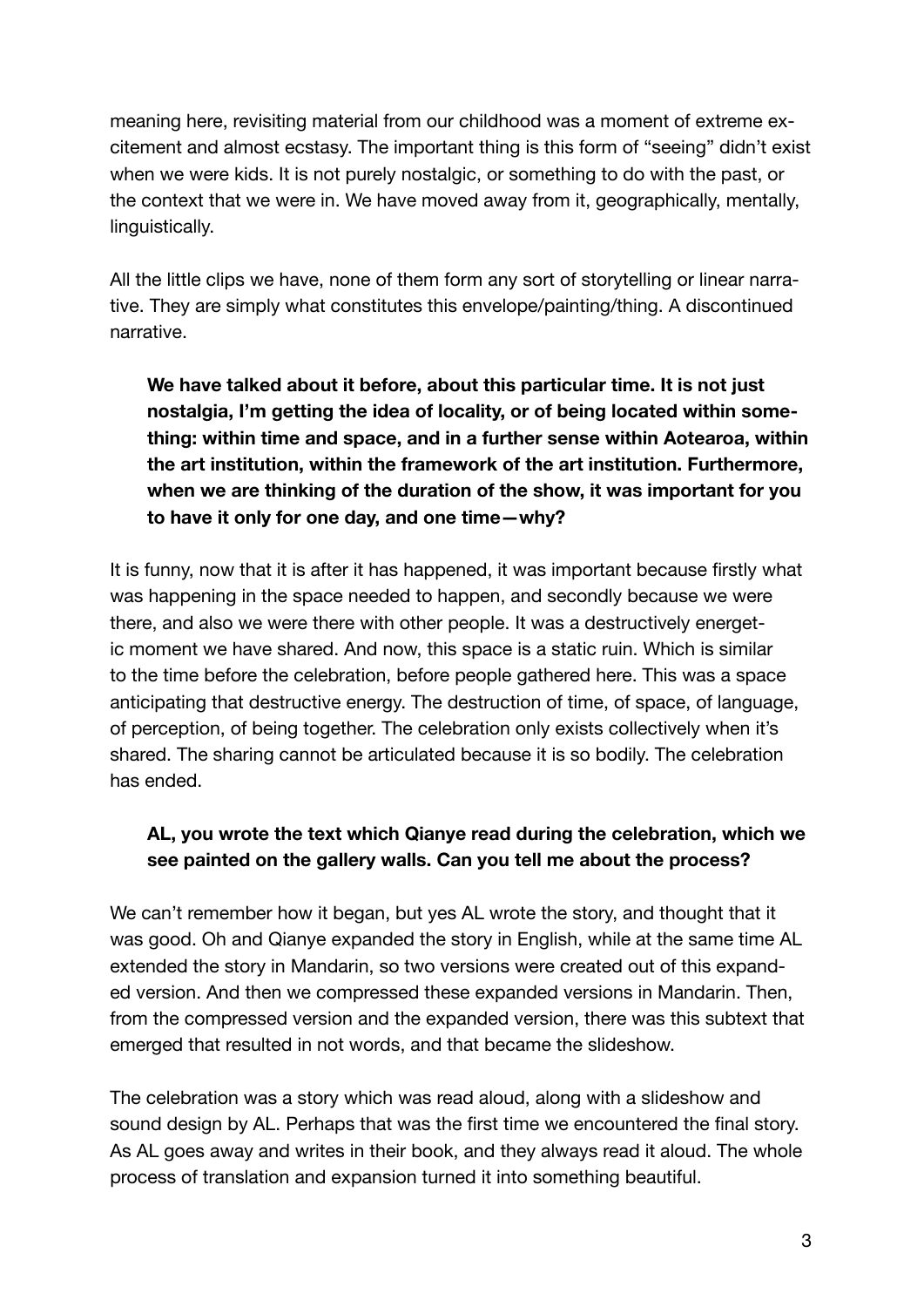The story is about Pig. And what happens is Pig wakes up in the day, and it forgets about the celebrations that happened the night before, the day described as this bright, quiet place. Where there is nowhere to hide. And Pig adopts human-like behaviours. Pig learns to greet, Pig learns to nod, Pig learns to handshake, and then the story goes on to when sunset starts to happen, and things start to change and blur. The story has a lot of descriptions of the world during that time and describes the night when Pig gets onto all fours, which is an important moment, when Pig runs towards the celebration. The celebration is described as chaotic and blurry. An experience where things are thrown away. Pig eventually learns to fly.

But the key to the story is it comes back to the beginning. Pig wakes up again. On the same field. And everything is the same. And it goes through the same motions of learning the human-like behaviours and the structures, and the sun, and the night happens again.

#### **Is the question then, what are we celebrating?**

Well in the story Pig does not know what the celebration is about, but there is this force that's pulling Pig into the celebration, and Pig has no time to analyse it, and has no other options but to join in the celebration. Also no one actually asked that question on the night, and that's cool.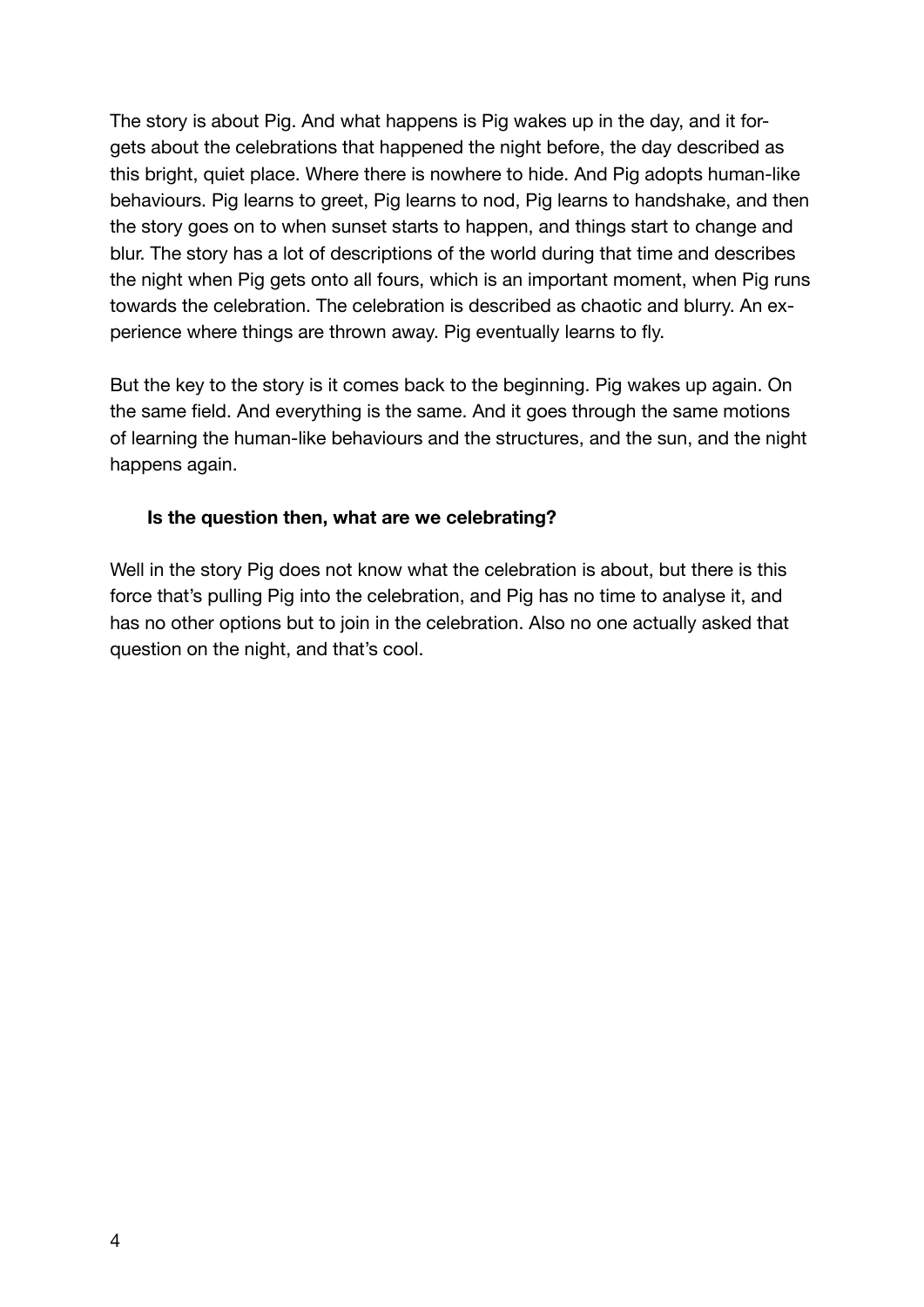**2. Qianye Lin and Qianhe 'AL' Lin in conversation with James Tapsell-Kururangi, at AL's home in Tāmaki Makaurau, on** *Thus the Blast Carried It, Into the World* 它便随着爆破, 冲向了世界.

#### **Foreword**

I had flown down to see Qianye and AL's newly commissioned work at The Physics Room and was excited as I hadn't been down to Christchurch since the devastating earthquakes of 2010-11. The last time was for my father's graduation at Lincoln University. We stayed at the Crowne Plaza and went to dinner below the town hall facing the Ferrier Fountains. The Crowne Plaza has since been demolished and the Town Hall has only recently been restored after suffering earthquake damage.

I had flown down with a colleague for the opening of *Thus the Blast Carried It, Into the World* 它便随着爆破, 冲向了世界 as part of *Monitor 3.1*, but had missed it, so we were relieved to attend the public talk with Sean Kerr, Qianye, and AL. Sitting adjacent to the three-channel video, I noticed that the space evoked a feeling of stillness. The destructive energy that inhabited Papatūnga has been replaced by cool grey paint and refined video edits.

#### **Interview**

#### **What was the process like when you made this new work,** *Thus the Blast Carried It, Into the World* 它便随着爆破, 冲向了世界**? Was it similar to the process for making** *What a thrill, WHAT A SUCCESS!!***?**

In *Thus the Blast Carried It, Into the World* 它便随着爆破, 冲向了世界 the text exists in many different forms. There was text that already existed as part of the found footage, animated text, digitally handwritten text, and there is the monologue performed by AL. Regardless of the form, the texture of these texts is one that lives in a moving image work, so we decided on a more pared back installation and not to recreate what we did for *What a Thrill, WHAT A SUCCESS!!*. This new work is a moving image work; the last one, despite having a big moving image component, is not. The video was mainly made in AL's house in Tāmaki Makaurau, leading up to the show we were working 12 hours a day. So we had to make a very strict schedule with deadlines for set making, filming, rendering, and editing. We made the decision to put in the "oracle host" as a very very last touch, about two weeks before we were going down to Christchurch. It was really the final piece of the puzzle that we needed.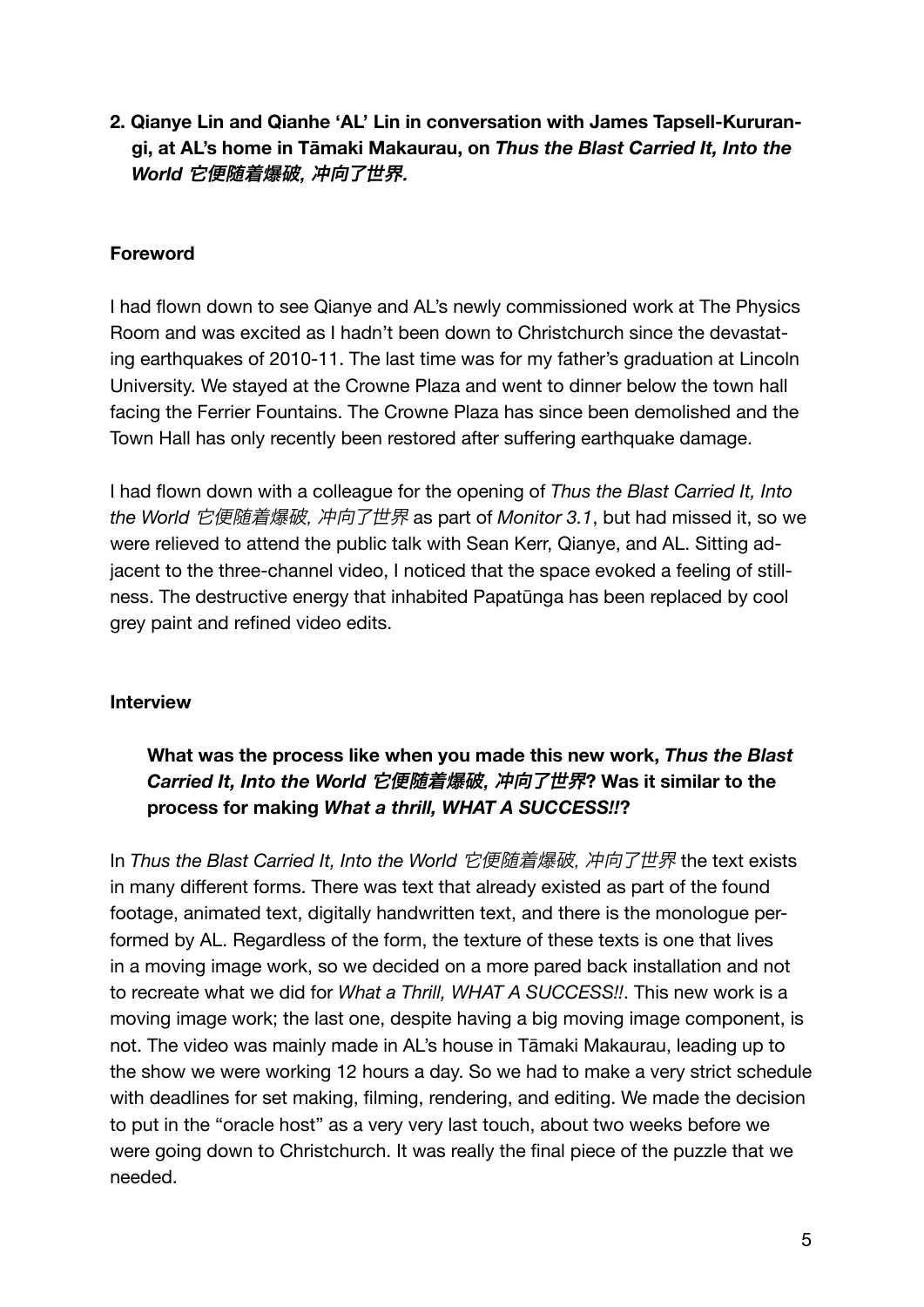*Thus the Blast Carried It, Into the World* 它便随着爆破, 冲向了世界. wouldn't have been possible without all our friends. Ningyi Hu did the costume, makeup, and set design. Alex Su also worked on the set and makeup and rendered the mountain background and the final scene where the stars started to sparkle. JingCheng Zhao was our videographer superstar, and Jack Kettley helped with the rendering.

#### **This time a three-channel video?**

It did start out as a single-channel video, but it felt very linear, something you watch from start to finish and we didn't want the work to be like that. At that point there were parts of the video that were just blank with the monologue spoken, and we were really drawn to them. So we wondered if the video could be like an orchestra, visuals coming in only when needed. Could less footage serve the entire experience?

#### **You chose to include the reading of the text within the work this time?**

The whole work is an amplification of a very small moment. Which is what we called in the video "the first day." An enclosed experience that derived from, but is not reality. *What a thrill, WHAT A SUCCESS!!* was a lot about gathering, whereas this work was about amplifying an abstract moment. That is something that I think everybody knows or could resonate with. It is an encapsulated world of its own. The end is when the viewer steps out of this little enclosure we built, into reality where meaning structures are stable and sound. It is important that there is a distance, a distinction between the experience of viewing the work of what you step out of, and back into.

#### **What fascinates you about the sun? Why have you selected those images of the sun? Or perhaps where are those images from? Lately I have been reconsidering my relationship to the sun …**

The sun is important. The found footage is from the movie *Mo Ku Zhong De Huan Xiang* 魔窟中的幻想 (1986) by director Jixing Wang, which we feel like we need to honour and not appropriate out of context. It is set within a prison, where a young girl, Xiaoluobotou (Little Turnip) and her mother were imprisoned. The film is perhaps a kind of magical realism. A lot of the footage gives us the feeling of terror as well as desire. The film is seen through the imagination of the young girl and one scene that interested us was her birthday celebration. The character stands on top of a piano in a nice dress. Hundreds of people circle round the young girl, all wearing identical dresses. Each with a birthday cake.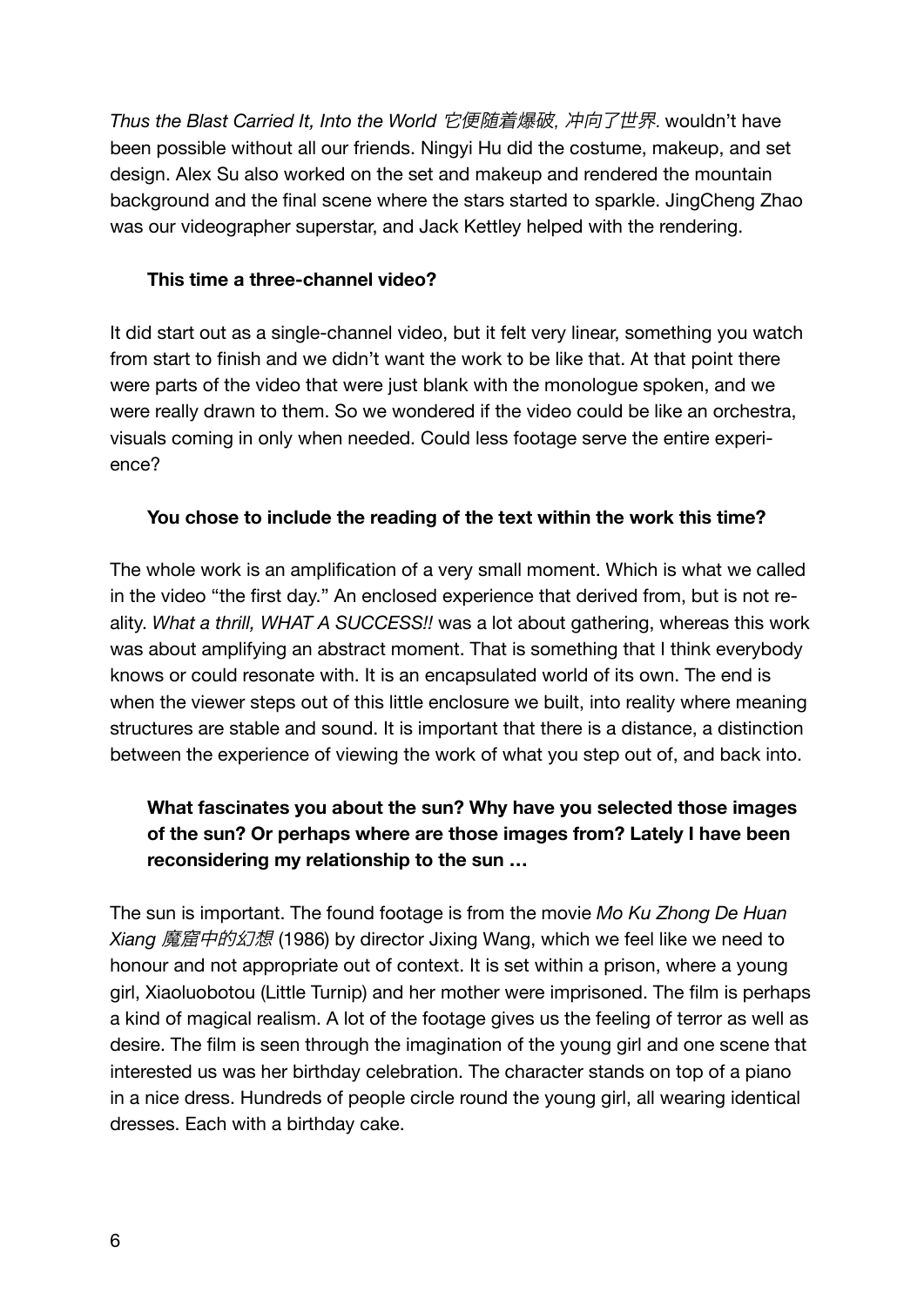The sun was a significant motif in *Mo Ku Zhong De Huan Xiang*. We were particularly interested in the scene where she is in the courtyard, within the four walls, and she looks up, she sees the sun. In the end, she is killed after escaping the prison. The last scenes are of a watercolour drawing depicting the sun, with her hand holding it, and a soldier trying to pull the drawing away but her hand was not letting go. We see the sun speaking to hope and desire, which also heightens the feelings of terror and hopelessness; the sun being the only channel to the outside, as she lives in this courtyard with four towering walls.

Although we use footage from this film, we want to reference the gesture without claiming its significance in the original work. It helped us to think about how we see the world around us. The coexisting terror and desire spoke to us.

Finally, the sun was also significant to our previous work *What a thrill, WHAT A SUC-CESS!!*. The protagonist Pig resisted the sun. The day was a metaphor that Pig was resisting, as when the day began, Pig transformed into a human. In this work the sun is kind of scary, it represents a feeling of being overwhelmed. Moreover, the timeline in *What a thrill, WHAT A SUCCESS!!* could be seen as being zoomed out, we were observing the sun at a distance. Whereas in this new work, we took on the perspective of the sun, or perhaps we are right next to the sun. Looking outward into something which is vast, and beyond our understanding.

#### **What was it like writing about the character "It"? Last time the protagonist of the story was Pig, and you spoke of Pig going towards the celebration. Did you work in the same way as before when writing? Can you tell me a little about "It"?**

We used the same process for writing, once again, the text came first which we wrote. We were heavily inspired by the beginning of the Japanese manga series *To Your Eternity* (2016), by Yoshitoki Ōima. The story goes …

"A circular thing, a ball, was dropped by an extraterrestrial being into the world, to learn about the world. At first it was by a rock. So, it transformed into a rock. Spring came, and moss grew on the rock, so then it was moss. After a while, a wolf died next to the moss and the rock, so then it became the wolf. And so, the story continues."

So, the protagonist "It" encounters the world in a similar fashion and learns about the world from a blank slate. Moving forward, when we started writing we were thinking about human birth. In the second stanza of the text, we thought about the meaning structures and the physical and substantial impact of birth on your body …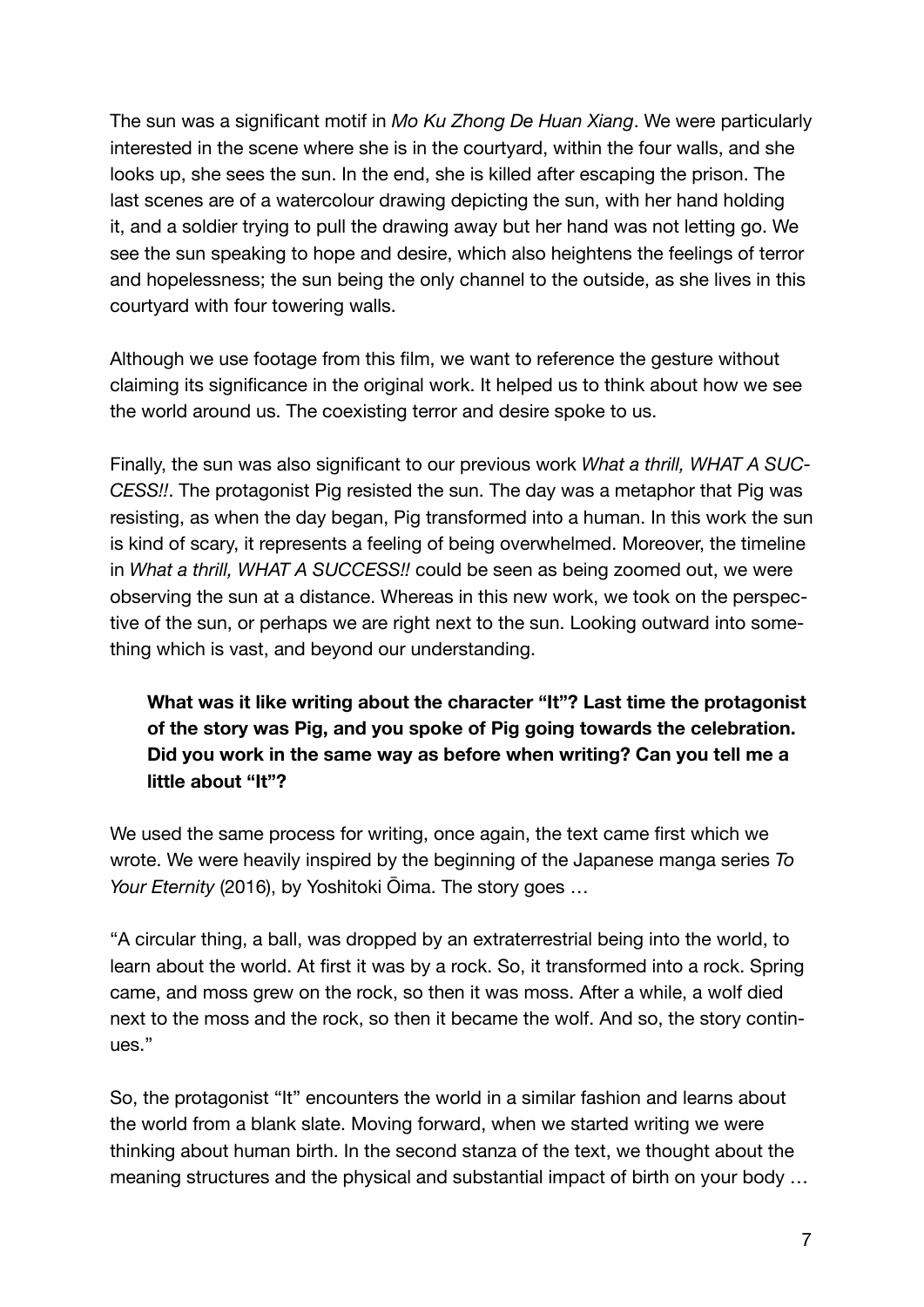"It flew high and landed heavily, if it had understood the operating mechanisms of the body, it's bones must have been crushed, but fortunately it didn't understand so everything healed before it was crushed."

So, in this new work, we are taking perception—the way you perceive—and manifesting that moment in the writing. Manifesting it into reality. Moreover, "It" is like a parallel narrative to us. "It" is oblivious to the physical and linguistic structure in our world: the multiplicity of human sensories. For example, "It" uses its skin to look out into the world to see, as opposed to singling out senses, like how we use our eyes to see, and our ears to hear.

"At first it used its skin to look out, at the time there was no part of it that was not skin. So its skin connects to the skin of the world into one piece, together they wrap up a huge mystery."

Finally, in making the work we were wanting to honour our own sensibilities, relating, on a very physical bodily level, to the materials we were using; the text we were using; what we are writing. It is a celebration of a process that in some ways is very private and genuine. *Thus the Blast Carried It, Into the World* 它便随着爆破, 冲向了世  $R$  does not describe the whole world or the universe, but instead enacts and enlarges a particular moment; what our sensorial perceptions can reach to understand. "It" is speaking as though it is not in the world, but we are.